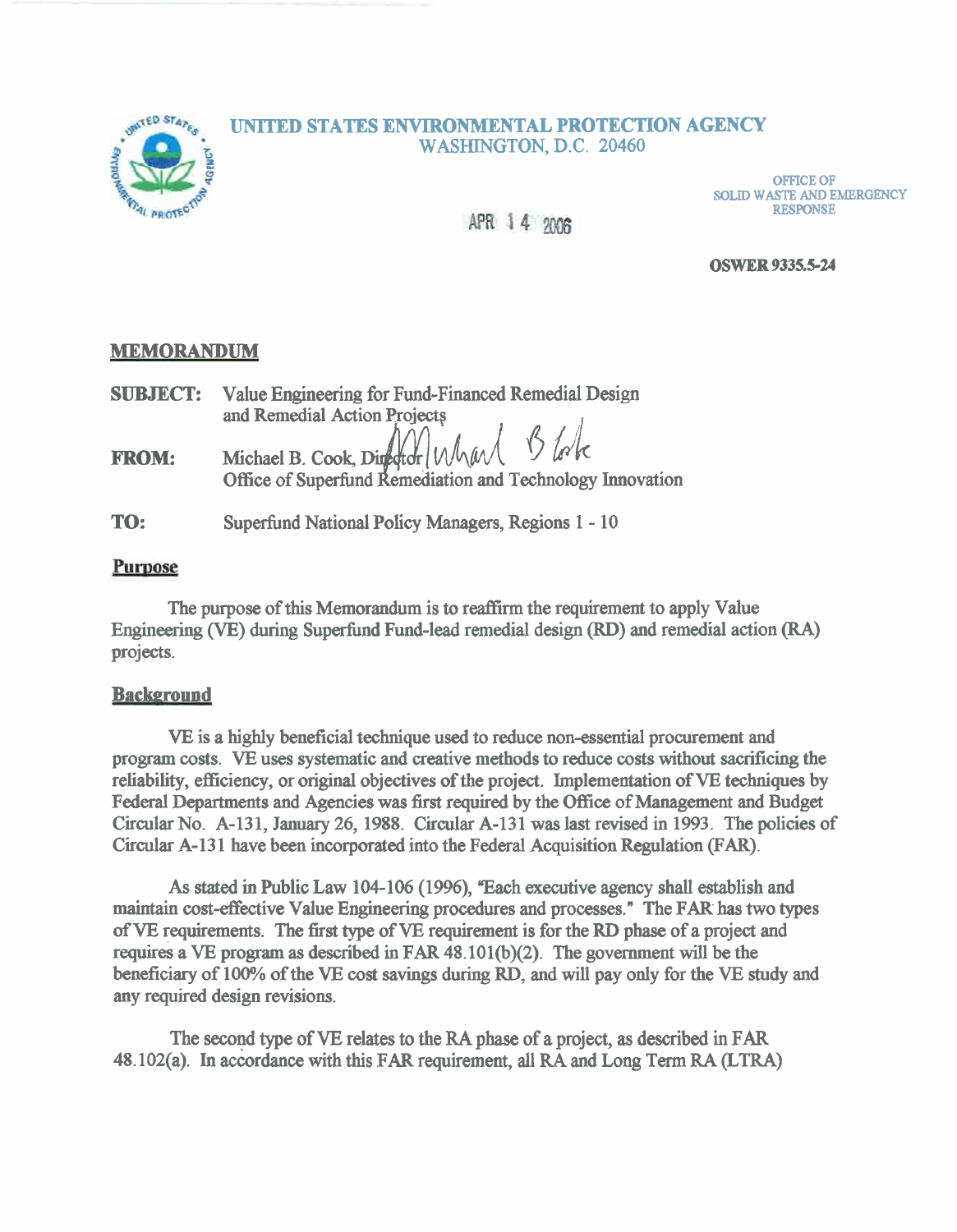contracts above \$100,000 should contain Value Engineering Change Proposal (VECP) provisions. These VECP provisions afford contractors a substantial financial incentive (roughly 50%) for cost savings proposals that are accepted by the government and incorporated into a project. Compared to the 100% VE cost savings during RD, the government will then be the beneficiary of somewhat less than 50% of the VE cost savings during RA.

# **Implementation**

This Directive supersedes Publication 9355.5-03FS, "Value Engineering," dated May 1990, and the Memorandum, "Implementation of Value Engineering for Corps of Engineers Managed Superfund Remedial Design and Remedial Action Projects," dated June 27, 1990. **An**  updated fact sheet, "Value Engineering," Publication 9335.5-24FS, dated April 2006, provides details on the VE process and is an attachment to this memorandum.

All Superfund RDs that will lead to Fund-lead RAs after September 30, 2006 should undergo the VE process. **For a given project (or phase of a project) to qualify for initial RA funding, the RD for that project should undergo the VE process** in accordance with the table below. As a pre-requisite to approval of the project for initial RA funding, the priority **panel for RA funding should confirm that the appropriate Regional Branch Chief has certified that the project is (or will be) in compliance with the VE requirements for RD.**  For RA and LTRA projects where the total cost is estimated to exceed \$100,000, the contract documents should include the VE incentive clause.

| VE During Remedial Design                                     | If the RA cost (including<br>LTRA) is estimated to be less<br>than \$25 Million | A VE screen, followed by<br>a VE study, if<br>recommended by the<br>screen                             |
|---------------------------------------------------------------|---------------------------------------------------------------------------------|--------------------------------------------------------------------------------------------------------|
|                                                               | If the RA cost (including<br>LTRA) is estimate to be \$25<br>Million or greater | A full VE study should be<br>performed                                                                 |
| VE During Remedial Action<br>and Long Term Remedial<br>Action | If the RA or LTRA project<br>cost is estimated to be greater<br>than \$100,000  | The contract<br>specifications for the<br>project should include a<br>VE incentive clause              |
|                                                               | If the RA or LTRA project<br>cost is estimated to be<br>\$100,000 or less       | Inclusion of a VE<br>incentive clause in the<br>contract specifications for<br>the project is optional |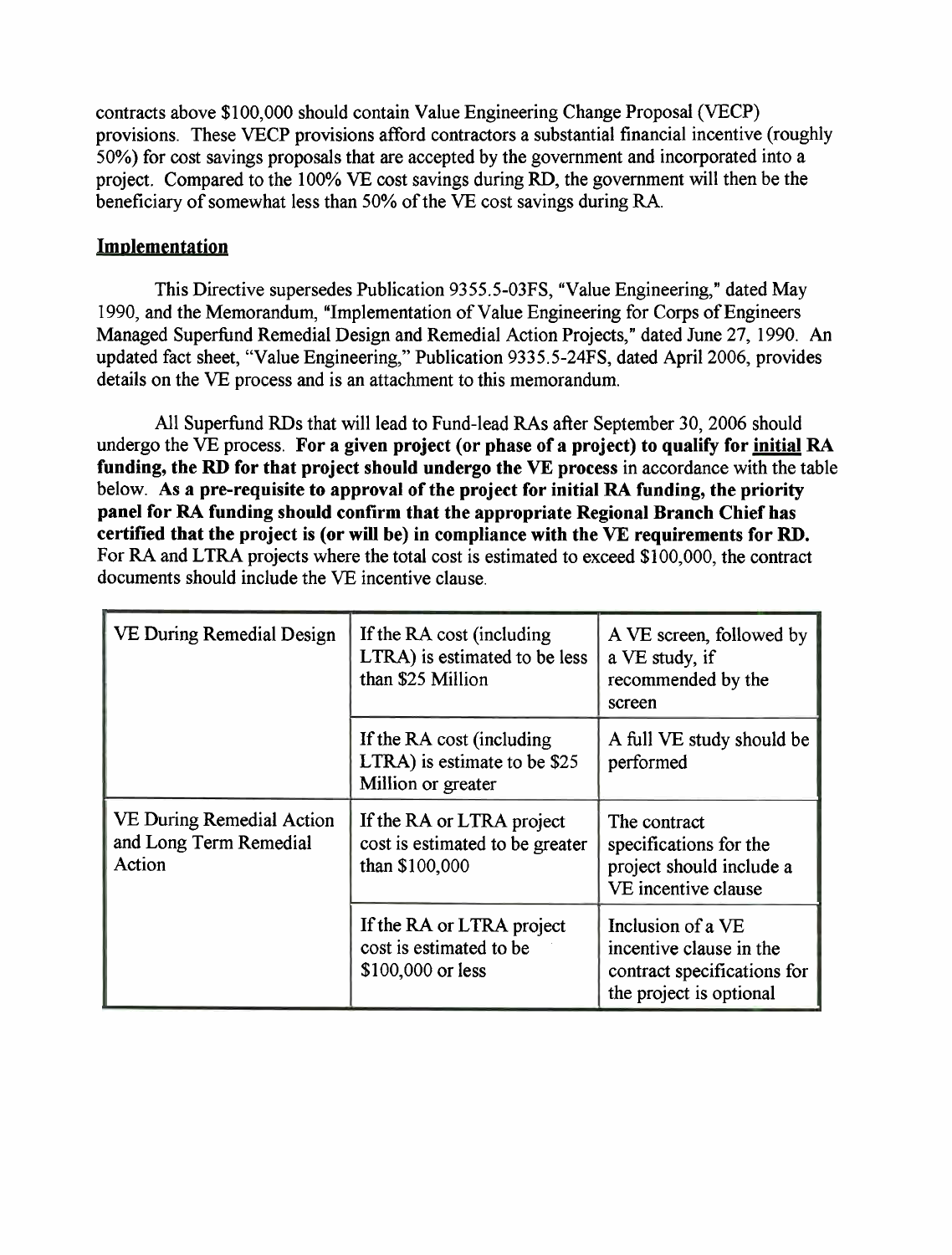#### **VE During RD**

When it is estimated that the **RA** cost plus the cost of LTRA for a project will be less than \$25,000,000, a **VE** screen should be conducted; if that **VE** screen finds that a VE study is warranted, the study should then be conducted. A full VE study should always be conducted for projects (or phases of projects) where the combined life cycle cost is estimated to be \$25,000,000 or more. The \$25,000,000 requirement for a **VE** study is consistent with Congressional mandates for the Federal Highway Administration.

The VE study can be conducted by the U.S. Army Corps of Engineers (Corps) or through a contract with an Architect/Engineering (A/E) company. Team members conducting the VE study must be independent from the design team. Members of the team should have received the 40-hour **VE** training sponsored by the Society of American Value Engineers (SAVE), and the team leader should be certified by that organization. Certain members of the team that provide expertise in areas of construction, contracting, cost estimating, or process engineering are not required to have taken the VE training if they only provide technical support. The Remedial Project Manager (RPM) and a representative from the designer are considered essential resources to the VE study team, providing background design information and Superfund policy support.

A typical VE study effort will require a team to meet for approximately one week to go through the VE steps and then additional time to prepare the Study findings and recommendations. Field and laboratory work may be required to conduct the VE study. More information about **VE** during design can be found in the attached fact sheet and Section 4.8 of the EPA Superfund program's Remedial Design/Remedial Action Handbook found at: http://www.epa.gov/superfund/whatissf/sfproces/rdrabook.htm.

### **VE During RA and LTRA**

The contract specifications for Fund lead **RA** projects estimated to cost more than \$100,000 should include a VE incentive clause which provides the contractual mechanisms for the VECP process. When a VE change proposal is submitted by the **RA** contractor, this clause provides a 45-day period for the government to conduct technical reviews and make a decision. The RPM should schedule his/her review of a contractor's proposed VE change to allow sufficient time for EPA to reach a decision within the allotted 45-day period.

#### **RPM Consultation**

Consultation with the RPM during **VE** activities is essential to successful implementation. Therefore, the RPM should include a clause in the scope of work for the contract work assignment (or the interagency agreement assigned to the Corps) that will require the VE team to consult with the RPM during the **VE** screening, VE study, and VECP review. For example, the RPM should consider possible impacts on the project schedule or Record of Decision (ROD) due to proposed **VE** activities.